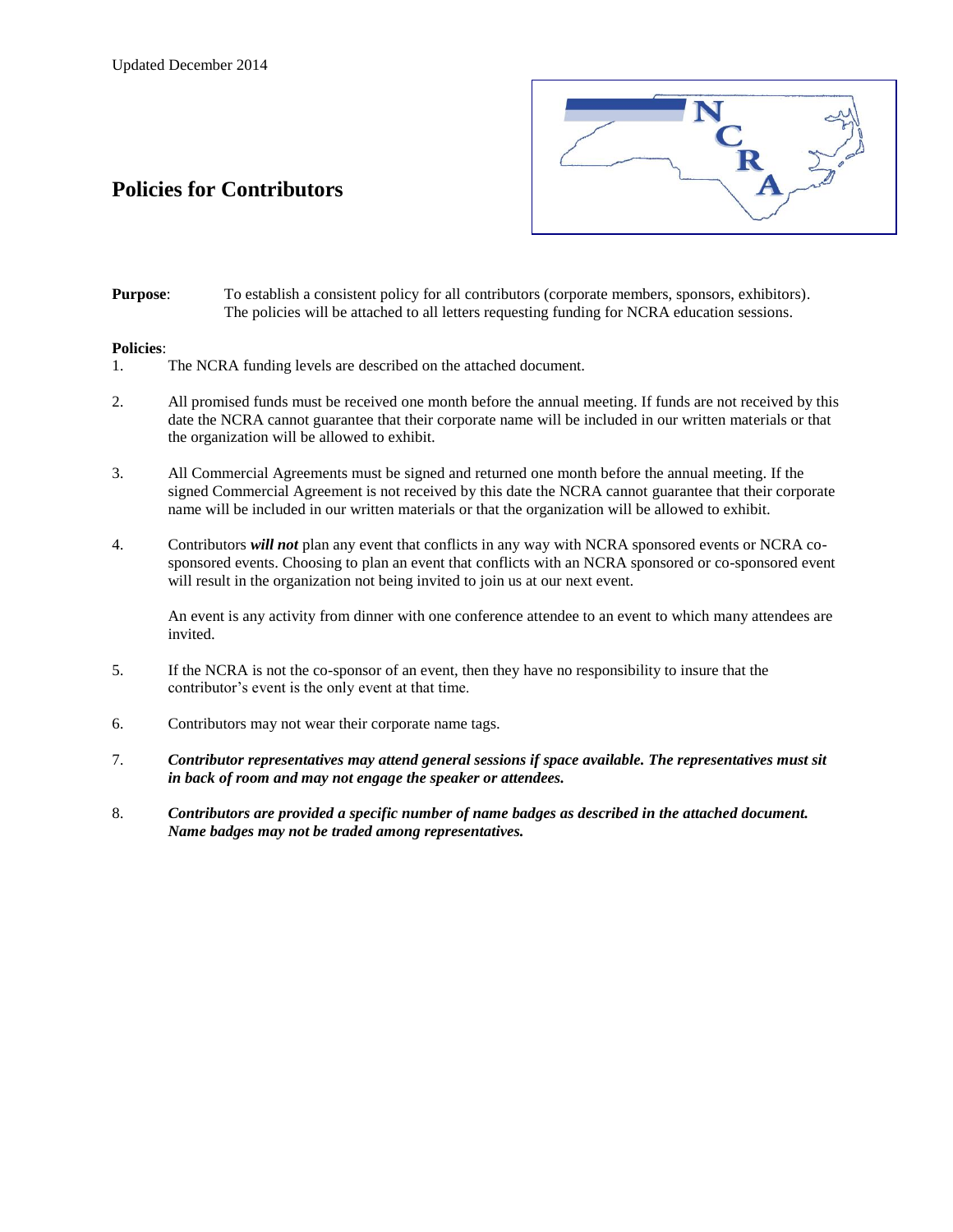

# **SPONSORSHIP AND EXHIBITOR OPPORTUNITIES 2015 ANNUAL MEETING**

#### *Saturday Lunch with Vendor* **\$6,000**

This sponsorship would allow you to be the presenting sponsor of our Lunch with the Vendors on Saturday. This event will be held in the exhibit hall. Your sponsorship would include:

- $\checkmark$  four (4) name badges which allow
	- o entrance into exhibit hall and general sessions,
	- o entrance into the Saturday and Sunday breakfast and breaks, and Saturday lunch, and Saturday reception
	- o ability to purchase 2 additional name badges for \$250/person,
	- o name badges are not transferable between representatives
- $\checkmark$  recognition in our conference materials (including agenda), podium recognition, poster recognition,
- $\checkmark$  conference notebook and conference flash drive for each registered representative, and
- $\checkmark$  two six (6') tables, four (4) chairs and electricity.

#### *Saturday Breakfast Or Sunday Breakfast*  **\$5,000**

This sponsorship would allow you to be the presenting sponsor of either the Saturday morning breakfast or the Sunday morning breakfast. These meals will be in the exhibit hall each day. Your sponsorship would include:

- $\checkmark$  three (3) name badges which allow
	- o entrance into exhibit hall and general sessions,
	- o entrance into the Saturday and Sunday breakfast and breaks, and Saturday lunch, and Saturday reception
	- o ability to purchase 2 additional name badges for \$250/person,
	- o name badges are not transferable between representatives
- $\checkmark$  recognition in our conference materials (including agenda), podium recognition, poster recognition,
- $\checkmark$  conference notebook and conference flash drive for each registered representative, and
- $\checkmark$  two six (6') tables, three (3) chairs and electricity.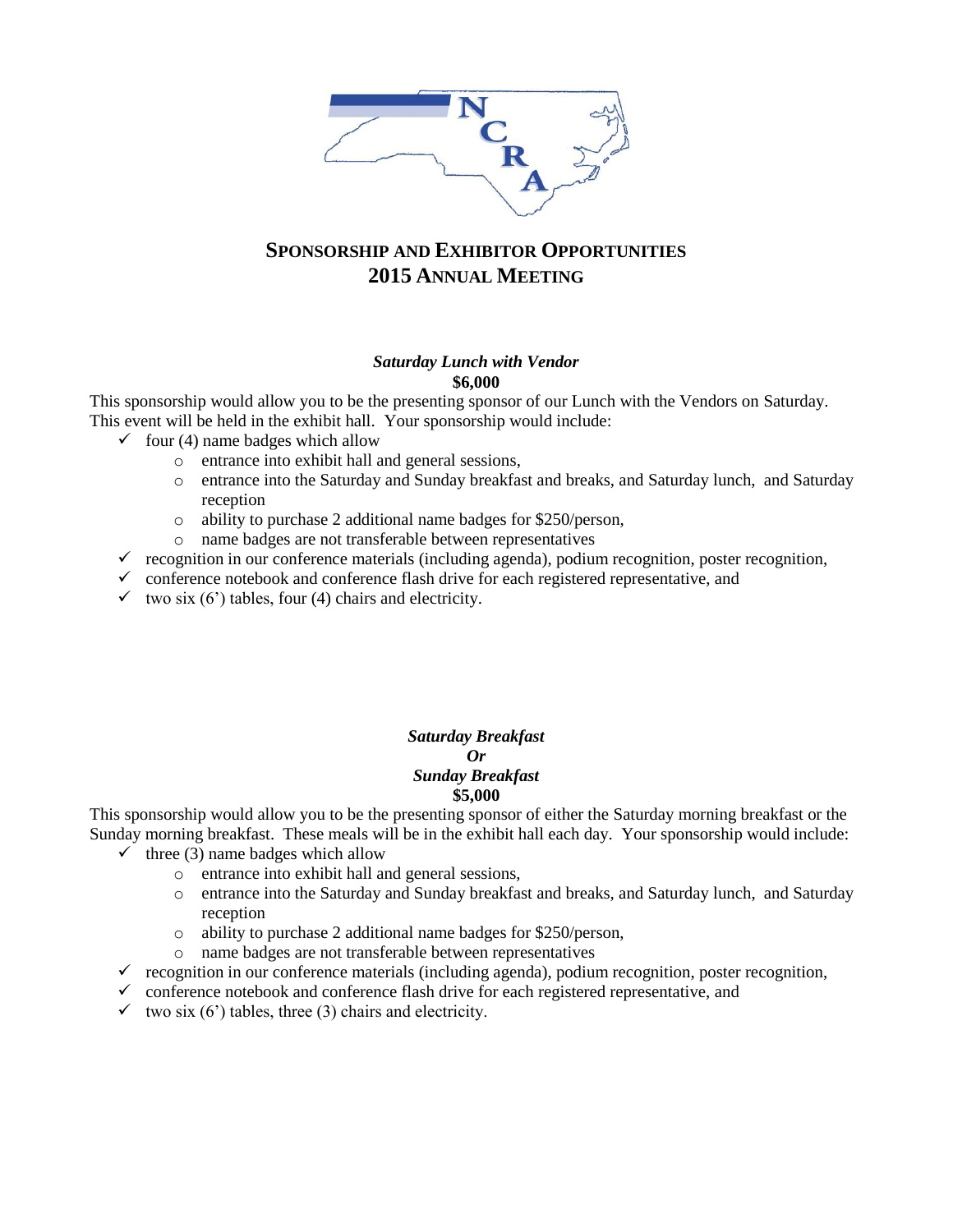### *Conference Name Badge Holder Sponsor* **\$5,000**

This sponsorship would place your logo on the conference name badge holder distributed to conference attendees. Funds as well the logo (in EPS format) must be received no later than February 1, 2015. Your sponsorship would include:

- $\checkmark$  three (3) name badges which allow
	- o entrance into exhibit hall and general sessions,
	- o entrance into the Saturday and Sunday breakfast and breaks, and Saturday lunch, and Saturday reception
	- o ability to purchase 2 additional name badges for \$250/person,
	- o name badges are not transferable between representatives
- $\checkmark$  recognition in our conference materials (including agenda), podium recognition, poster recognition,
- $\checkmark$  conference notebook and conference flash drive for each registered representative, and
- $\checkmark$  two six (6') tables, three (3) chairs and electricity.



*Saturday Morning Break OR Saturday Afternoon Break OR Sunday Morning Break* **\$3,000**

This sponsorship would allow you to be the presenting sponsor for the morning OR afternoon breaks on Saturday OR the Sunday morning break. The breaks are held in the exhibit hall and are 30 minutes. Your sponsorship would include:

- $\checkmark$  three (3) name badges which allow
	- o entrance into exhibit hall and general sessions,
	- o entrance into the Saturday and Sunday breakfast and breaks, and Saturday lunch, and Saturday reception
	- o ability to purchase 2 additional name badges for \$250/person,
	- o name badges are not transferable between representatives
- $\checkmark$  recognition in our conference materials (including agenda), podium recognition, poster recognition,
- $\checkmark$  conference notebook and conference flash drive for each registered representative, and
- $\checkmark$  one six (6') table, three (3) chairs and electricity.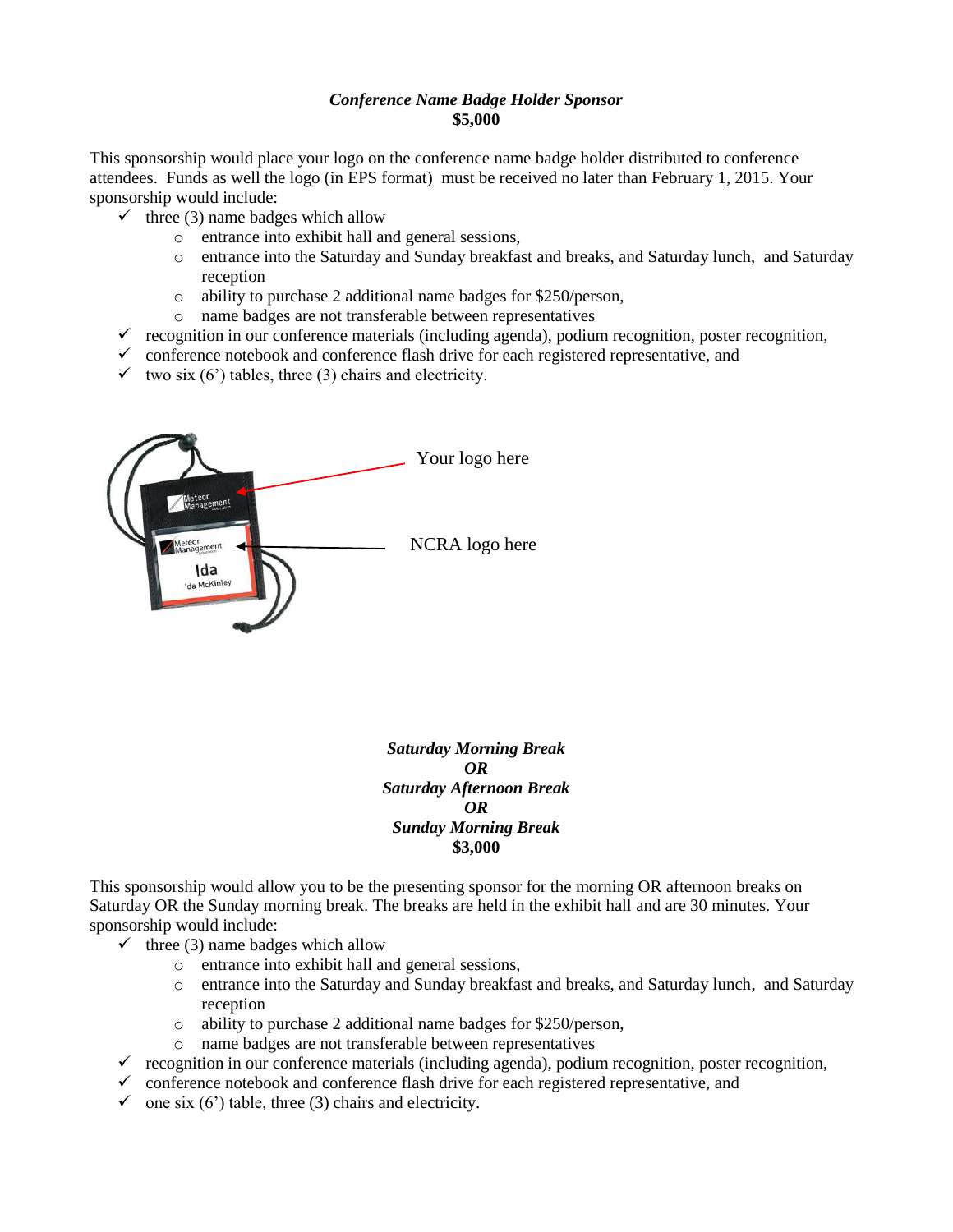### *Exhibitor*  **\$2250**

This exhibit level would provide space in our exhibit hall. Breakfast and breaks on both Saturday and Sunday, as well as Saturday's lunch are held in the exhibit hall. Exhibition at this level would include:

- $\checkmark$  two (2) name badges which allow
	- o entrance into exhibit hall and general sessions,
	- o entrance into the Saturday and Sunday breakfast and breaks, and Saturday lunch, and Saturday reception
	- o ability to purchase 2 additional name badges for \$250/person,
	- o name badges are not transferable between representatives
- $\checkmark$  recognition in our conference materials, podium recognition, poster recognition,
- $\checkmark$  conference notebook and conference flash drive for each registered representative, and
- $\checkmark$  one six (6') table, two (2) chairs.

**First Right of Refusal for 2015 Sponsorships Provided to 2014 Sponsors until February 1, 2015.**